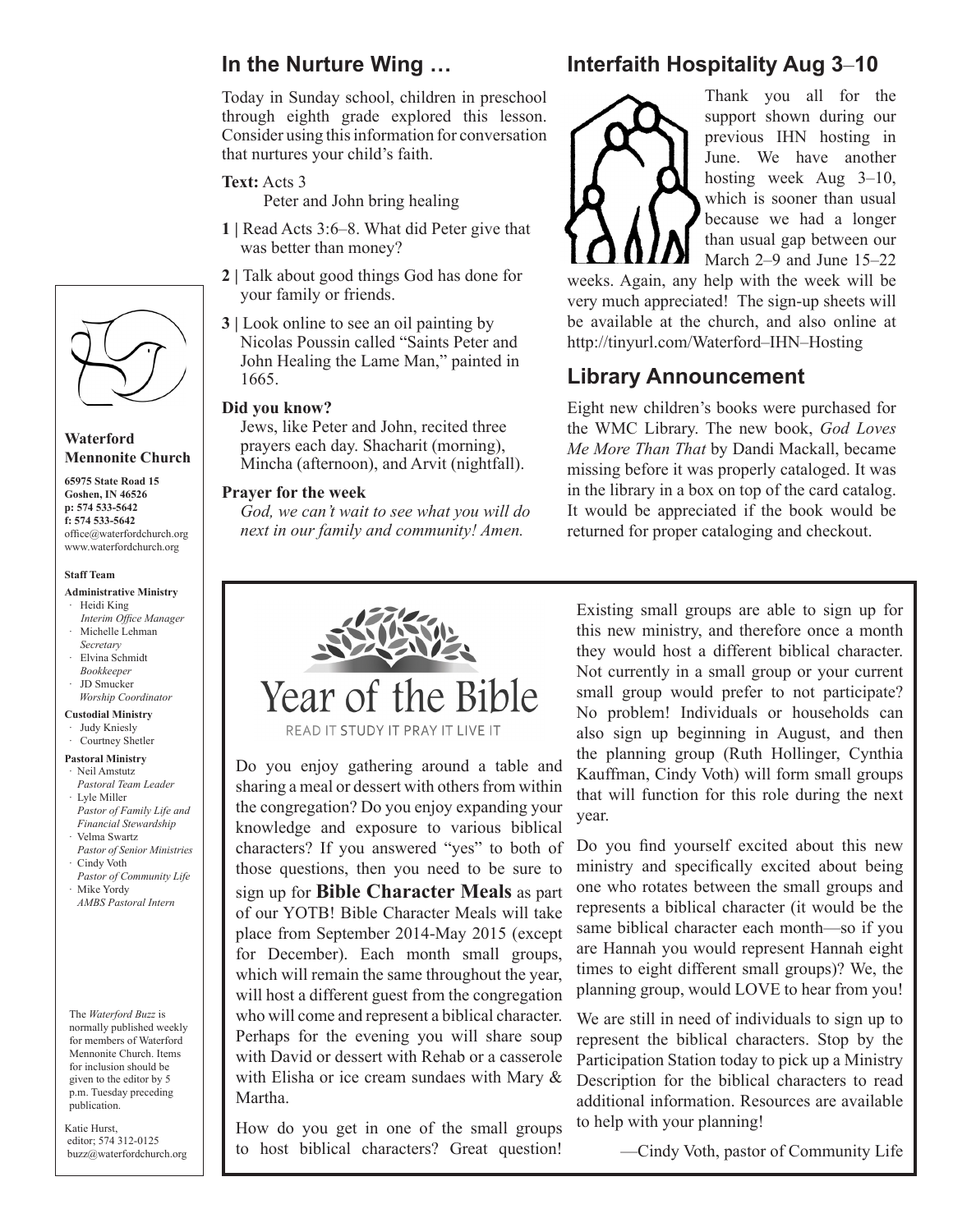## Waterford Mennonite Church



July 13, 2014

## **WMC's 2nd Annual Summer Picnic**

The Mission and Service Ministry Team invites our congregation to a summer picnic 4-7 p.m. on Sunday, Aug. 24 at the church. Who will come to the picnic? We hope that you will help us with our guest list! Just like last year's picnic we are hoping to host our local community. It will be a potluck dinner (drinks and paper products will be provided) with lots of time for fellowship and special activities for all ages, games and crafts for children, and lawn games for adults. We hope that you will come and bring along some guests!

We encourage the households in our congregation to prayerfully consider inviting one or two other non-WMC households to join us for our picnic. Who could we invite? Our vision is that this event will provide the opportunity for us to demonstrate Christian hospitality by creating a warm and inviting atmosphere to get to know someone new as we strive to build positive connections with church. Who in your life might enjoy such an evening and be blessed by participating?

What about a neighbor who is not connected with a congregation? What about the family of your child's teammate/classmate/childcare friend? What about one of your coworkers? What about …? Who in your life could you invite? Who could you share this invitation with: "My congregation, Waterford Mennonite Church, is hosting a picnic to celebrate the end of summer. I would like to invite you to be my guest for the evening. There will be activities for children and lawn games for adults. The activities begin at 4 p.m., and we are planning on eating around 5 p.m."

If your guests offer to bring something for the meal, tell them that if they would like to they are free to bring something! It is a great gesture to our guests to help them feel like they are participating in an event and not just coming and being passive the entire time. Plus, it might help them feel some ownership in the event.

For the actual event, we are asking the congregation to participate by coming, inviting other households to join you, bringing plenty of food to share (main dish, salad/side dish, dessert) and lawn chairs, and serving as a host for your guests throughout the evening.

In August, we will have sign up sheets on the participation table for you to sign up for yourselves and your guest(s). We encourage you to begin to consider who you might want to invite to join us for our Summer Picnic.

We invite you to join in our excitement for this event as we ask God to grant us all a spirit of hospitality.

## **Helping Build Homes in Millersburg, New Orleans, and Dominican Republic**

The Mission and Service Ministry Team (MSMT) is excited about our opportunity to be engaged in helping support two different building projects. The first opportunity is to partner once again with our MDS partner congregations (College, East Goshen, Eighth Street, North Goshen, and Yellow Creek) to help build a home in New Orleans. The second opportunity is to join a local ecumenical team as we partner with Habitat for Humanity in the Goshen Building on Faith program, to build a house in Millersburg.

The various congregations of the respective teams are asked to contribute to the financial costs associated with the two builds. Since we are working on teams, WMC is invited to contribute \$10,000 (about \$5,000 given for each build). The MSMT already has \$1,000 toward this goal from designated surplus funds from the 2012-13 fiscal year, plus an additional \$1,300 from a WMC endowment grant.



**The unfinished house in New Orleans in the summer of 2012.**

*cont. on page 2*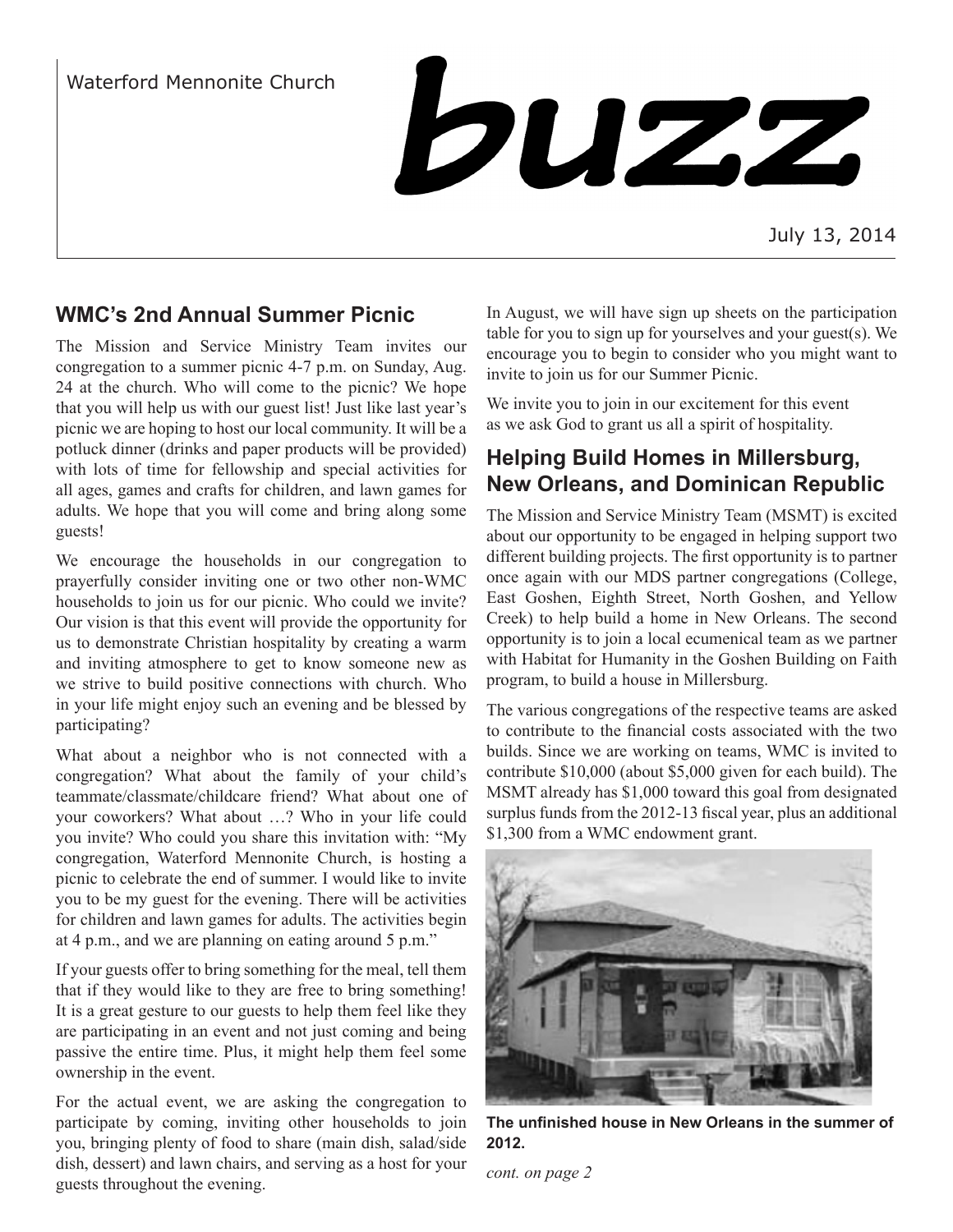#### *cont. from page 1*

The house in Millersburg, partnering with Habitat for Humanity, will be a home for the Miller family—a father, mother, and their two daughters. The father is wheelchair bound following an accident. One local church has pledged about one half of the costs needed for the build, and other congregations have signed up as well. Habitat for Humanity anticipates starting on this house in October. As an ecumenical Christian organization, Habitat for Humanity believes in its

affiliates tithing 10% of their unrestricted funds each year to another Habitat affiliate around the world. For every home Habitat for Humanity Elkhart County builds in our community, another home is built in the Dominican Republic. So not only will we be assisting in building a home in Millersburg, but by supporting Habitat we will be impacting a family in the Dominican Republic.



**The Miller family have already begun their sweat equity hours in preperation for working on their new home come October.**

The goal in New Orleans, partnering with MDS and five other local Mennonite churches, will be to complete a house severely damaged by Hurricane Katrina. (These are the same congregations we worked with to complete the house



**The Dabon Family with members of College Mennonite Church in the Winter 2014**

in Minnesota.) Due to the hot summer in the south, various volunteers from our partnership began the New Orleans build already in March. The estimated cost of the New Orleans project is \$45,000. College Mennonite Church has pledged \$20,000 for the build. The additional funds need to be picked up by the other five supporting churches and any other interested groups that wish to contribute.

In addition to inviting the congregation to contribute, the MSMT has received WMC Endowment funds to help with the costs associated with these builds. In both builds there will be opportunities for a number of volunteers! For those of you interested in traveling to New Orleans, there is a MDS dorm near the building site which will be available to house volunteers. For those of you interested in volunteering on the Habitat build in October, please talk with Jordan Kauffman.

If you would like to contribute to the costs of building these homes, you may make out your check to WMC and include "Building Homes" in the memo line. If you would like to volunteer on the house build in New Orleans, please contact Russ Hochstetler at 537-4747. We also invite us all to be in prayer for all of these building projects.

—Mission and Service Ministry Team: Russ Hochstetler, lay minister partner; Ann Burkholder, Jordan Graber Kauffman, Eldon Stoltzfus, Deloris Wyse, Cindy Voth, Pastor of Community Life

### **Welcoming Spaces Improvement**

Working around television coverage of the U.S.'s World Cup game June 26, Aaron Lehman, Daniel Graber, and Mark Bowman pitched in to install solar tubes in the north portion of the fellowship hall. They assisted each other to complete the goal, with no yellow or red cards issued in the process. As a result of this win for the congregation, three points of natural light have been added to Sunday school spaces where the Seekers and Koinonia classes have most recently met.

The tubes were purchased as part of our Welcoming Spaces II campaign to make spaces at the church better able to welcome people to our physical spaces. Daniel also played a key role in bringing another part of the campaign to fruition. Over the past 18 months, he has installed carpet in the church offices, the nursery, and most recently in the nurture wing hallway and classrooms. Maurice Lehman, John Graber, former office manager Don Garber, and custodian Courtney Shetler also played key roles in the carpeting projects, including ordering supplies, moving furniture, and tearing out and disposing of old carpet.

The carpet installation is a "green" project. Because it uses .5 meter by .5 meter squares, there is very little waste compared to traditional rolled carpet. In addition, should individual squares get damaged, it is easy to swap individual pieces rather than needing to replace large sections. Finally, the carpet is affixed using small pieces of "TacTile" tape, rather than the adhesives used in traditional carpet. Thank you to the Creation Care Ministry Team for suggesting this option.

> —Lyle Miller, on behalf of Facilities and Finance Ministry Team



**Daniel Graber, Mark Bowman, and Aaron Lehman install one of three solar panels.**